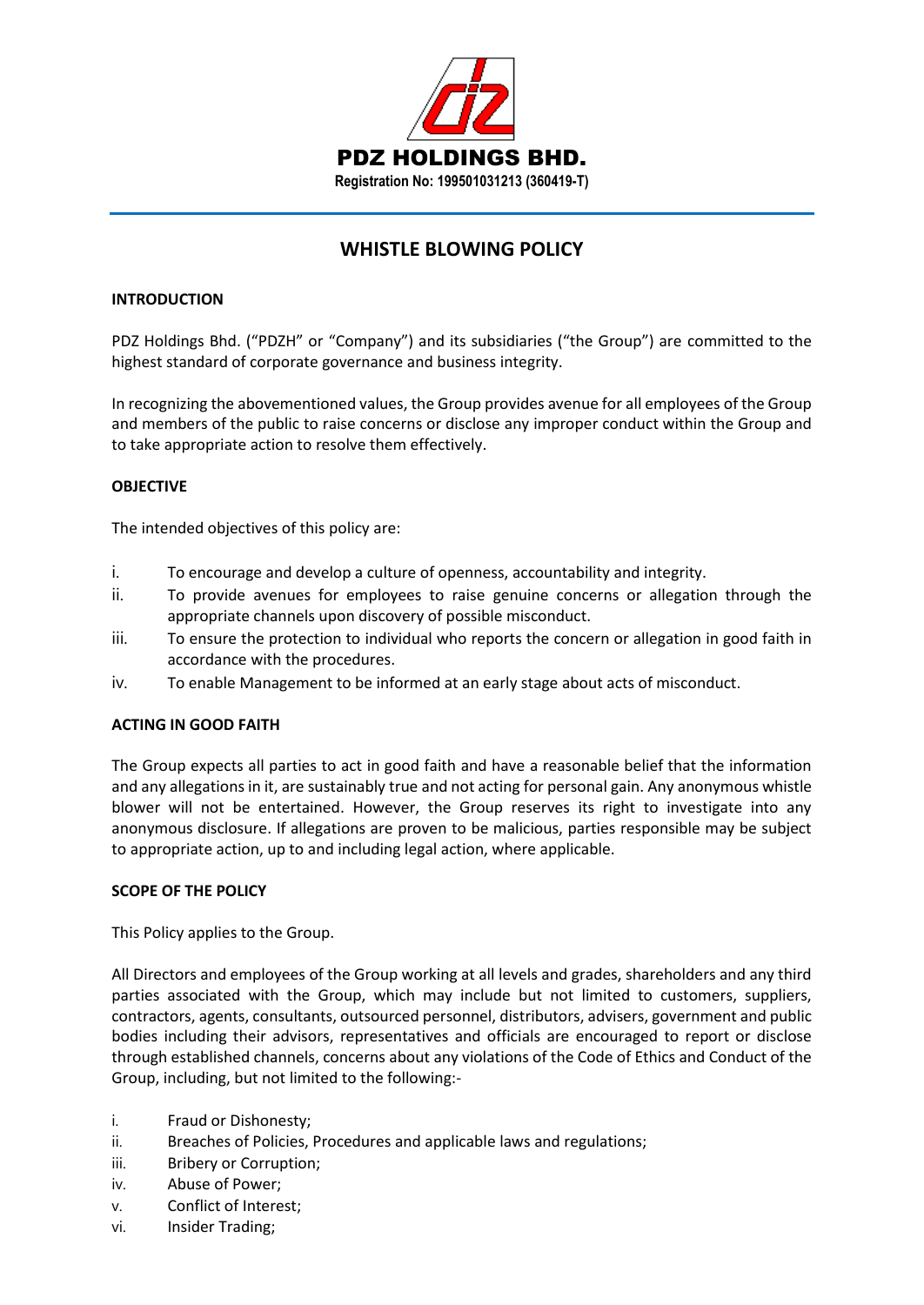- vii. Criminal Breach of Trust;
- viii. Sexual Harassment;
- ix. Misuse of Confidential Information; and/or
- x. Or other Acts of Wrong Doing.

## **CONFIDENTIALITY**

The identity of whistle blower will be kept confidential. Consent of whistle blower will be sought should there be a need to disclose identity for investigation purposes.

#### **PROTECTION**

The Group assures the whistle blower who raises issues of concern that he/she will be protected from interference with his/her lawful employment or livelihood, including discrimination, discharge, demotion, suspension, disadvantage, termination or adverse treatment in relation to his/her employment, career, profession, trade or business or the taking of disciplinary action as a result of his/her reporting, provided the report is made in good faith and without malice. Any party that retaliates, including harassment and victimization, against whistle blower who has reported allegations in good faith may be subject to appropriate action, up to and including legal action, where applicable.

#### **REVOCATION OF POLICY**

The protection stated in above shall be revoked by the Group if:

- i. The whistle blower himself/herself has participated in the improper conduct, wrongdoings, corruption, fraud and/or abuse;
- ii. The whistle blower made his/her disclosure without good faith;
- iii. The disclosure was frivolous or vexatious; or
- iv. The disclosure was made with the intention or motive to avoid dismissal or other disciplinary action against the whistle blower himself/herself.

## **ACTION**

All reports will be investigated promptly by the person receiving the report or disclosure. If required, assistance from other resources within the Group can be sought. Upon completion of investigation, appropriate course of action will be recommended to the Audit Committee of the Company ("AC") for their deliberation. Decision taken by the AC will be implemented immediately. Where possible, steps will also be implemented to prevent similar situation arising.

## **WHISTLE BLOWING REQUIREMENTS**

The reports should be submitted together with the following information:-

- i. Details of the whistle blower (strongly encouraged, even though whistle blower may choose to remain anonymous)
- ii. Type of activity/conduct
- iii. Details of suspected personnel involved
- iv. Details of incident (including date, time and location of incident)
- v. Any supporting/documentary evidence